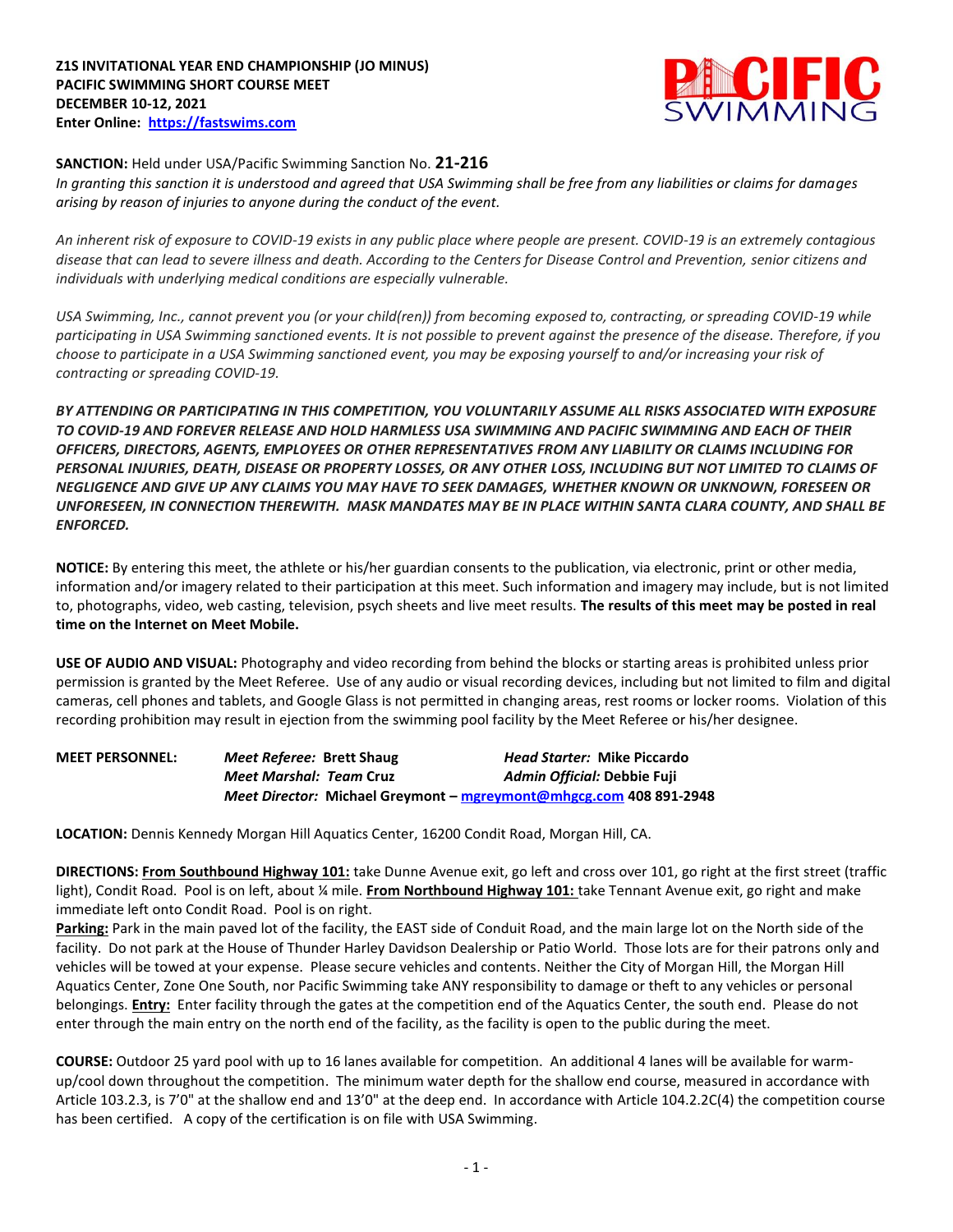**TIME:** Meet will begin at 09:00 AM each day with warm-ups from 07:30 to 08:45 AM each day. A special warm-up time for 8 and under athletes only will be held from 08:00 – 08:45 AM both in the instructional pool and 2 reserved lanes in the competition pool. Friday distance events will begin at 5:00PM and warm ups for these events will be from 3:30PM to 4:45PM.

**RULES: •** Current USA and Pacific Swimming rules and warm-up procedures will govern the meet. A copy of these procedures will be posted at the Clerk-of-Course.

• All applicable adults participating in or associated with this meet, acknowledge that they are subject to the provisions of the USA Swimming Minor Athlete Abuse Prevention Policy ("MAAPP"), and that they understand that compliance with the MAAPP policy is a condition of participation in the conduct of this competition.

- All events are timed finals.
- All events will swim fast to slow.

**•** Athletes may compete in one (1) event on Friday and three (3) events per day on Saturday/Sunday. The Friday session will be capped at 150 Athletes.

• If local conditions warrant it the Meet Referee, with the concurrence of the Meet Director, may require a mandatory scratch down. Immediate cash refunds will be made for any mandatory scratches.

- Athletes in the 500 Free and 200/400IM on Friday must have their own timers and/or counters
- All coaches and deck officials must wear their USA Swimming membership cards in a visible manner.
- Names will not be called at the start of a heat. Athletes shall be ready to swim for their event.
- All participants agree to the Zone 1 South Spector Code of Conduct.
- The local facilities guidelines, restrictions and interpretation of the local public health guidelines shall be followed at this meet.

**UNACCOMPANIED ATHLETES:** Any USA-S athlete-member competing at the meet must be accompanied by a USA Swimming member-coach for the purposes of athlete supervision during warm-up, competition and warm-down. If a coach-member of the athlete's USA-S Club does not attend the meet to serve in said supervisory capacity, it is the responsibility of the athlete or the athlete's legal guardian to arrange for supervision by a USA-S member-coach. The Meet Director or Meet Referee may assist the athlete in making arrangements for such supervision; however, it is recommended that such arrangements be made in advance of the meet by the athlete's USA-S Club Member-Coach.

**RACING STARTS:** Athletes must be certified by a USA-S member-coach as being proficient in performing a racing start or must start the race in the water. It is the responsibility of the athlete or the athlete's legal guardian to ensure compliance with this requirement.

**RESTRICTIONS:** • Smoking and the use of other tobacco products is prohibited on the pool deck, in the locker rooms, in spectator

- seating, on standing areas and in all areas used by swimmers, during the meet and during warm-up periods.
- Sale and use of alcoholic beverages is prohibited in all areas of the meet venue.
- No glass containers are allowed in the meet venue.
- No propane heaters are permitted except for snack bar/meet operations. Or any other open flame devices.
- All shelters must be properly secured. Do not put stakes into grass areas due to irrigation system.
- Deck changes are prohibited.

• Destructive devices, to include but not limited to, explosive devices and equipment, firearms (open or concealed), blades, knives, mace, stun guns and blunt objects are strictly prohibited in the swimming facility and its surrounding areas. If observed, the Meet Referee or his/her designee may ask that these devices be stored safely away from the public or removed from the facility. Noncompliance may result in the reporting to law enforcement authorities and ejection from the facility. Law enforcement officers (LEO) are exempt per applicable laws.

• Operation of a drone, or any other flying apparatus, is prohibited over the venue (pools, Athlete/Coach areas, Spectator areas and open ceiling locker rooms) any time Athletes, Coaches, Officials and/or Spectators are present.

• Areas directly behind the timing area shall be closed and enforced by marshals at the meet. No congregation of parents or athletes shall be allowed. Viewing areas shall be on the sides of the pool deck.

**ELIGIBILITY:** • Athletes must be current members of USA-S and enter their name and registration number on the meet entry card as they are shown on their Registration Card. If this is not done, it may be difficult to match the athlete with the registration and times database. The meet host will check all athlete registrations against the SWIMS database and if not found to be registered, the Meet Director shall accept the registration at the meet (a \$10 surcharge will be added to the regular registration fee). Duplicate registrations will be refunded by mail.

• The Meet is open only to qualified Athletes registered with a Zone 1 South Club. Athletes who are unattached and participating with a Zone 1 South Club are eligible to compete.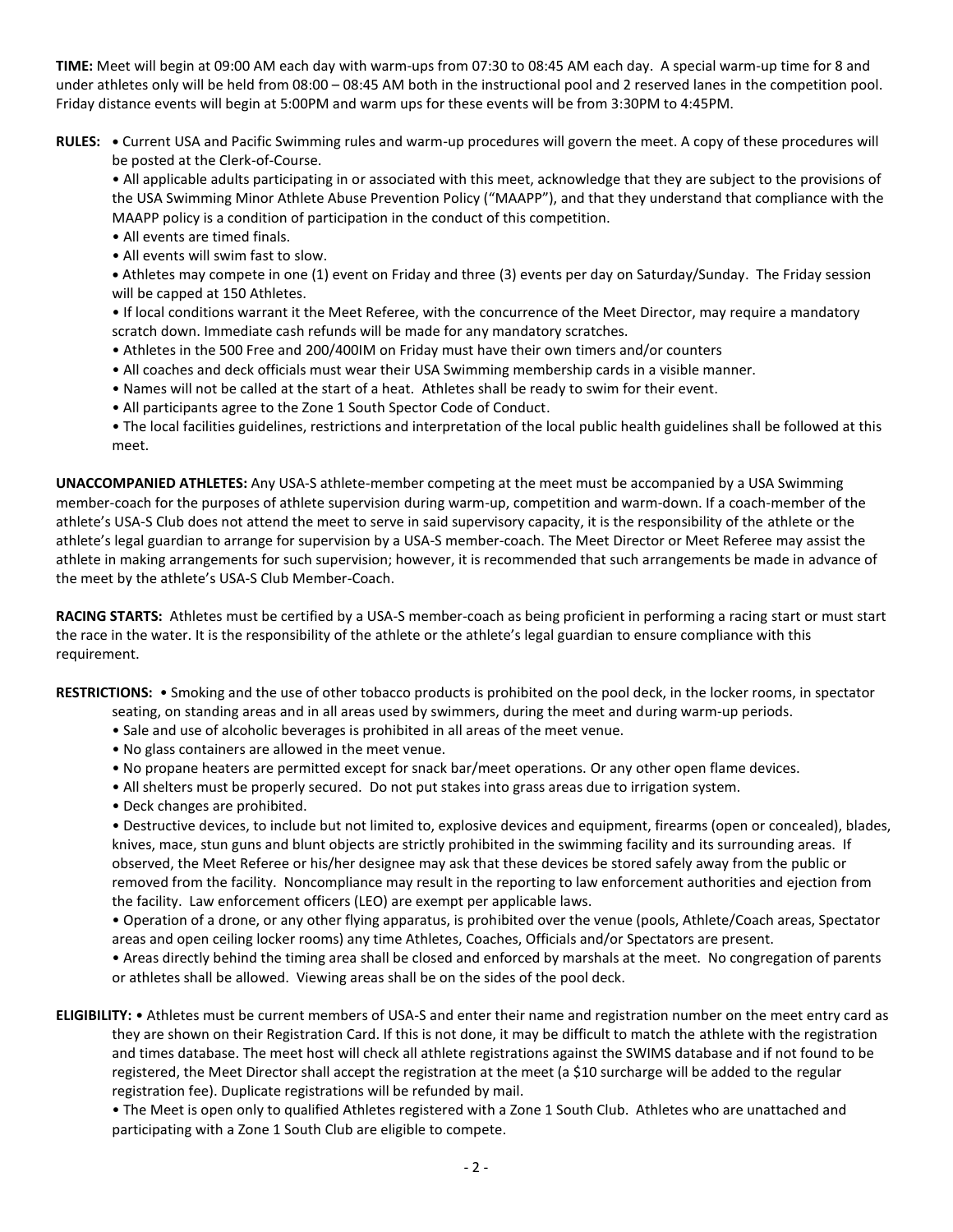• Entered times shall be less than a "JO" time as per Pacific Swimming Time Standard (no athlete with a JO time in an event will be allowed to swim that event).

• Entries with **"**NO TIME" will be ACCEPTED. (**EXCEPTION** – Friday distance, where a certified 'B' time must be entered)

• Entry times submitted for this meet may be checked against a computer database and may be changed in accordance with Pacific Swimming Entry Time Verification Procedures. Once the meet is closed, no further updates to times shall be permitted without specific direction from the Meet Referee.

• Athletes with a disability are welcome to attend this meet and should contact the Meet Director or Meet Referee regarding any special accommodations on entry times and seeding per Pacific Swimming policy.

• Athletes 19 years of age and over may compete in the meet for time only, no awards. Such Athletes must have met standards for the 17-18 age group.

• The Athlete's age will be the age of the Athlete on the first day of the meet.

**ENTRY FEES:** \$4.50 per event plus an \$8.00 participation fee per athlete. Entries will be rejected if payment is not sent at time of request. No late entries will be accepted**.** No refunds will be made, except mandatory scratch downs.

**ONLINE ENTRIES:** To enter online go to **[http://fastswims.com](http://fastswims.com/)** to receive an immediate entry confirmation. FastSwims charges a processing fee for this service, 6.5% of the total Entry Fees plus \$0.75 per transaction, regardless of number of athletes. Please note that the processing fee is a separate fee from the Entry Fees. If you do not wish to pay the processing fee, enter the meet using a mail entry. Entering online is a convenience, is completely voluntary, and is in no way required or expected of an athlete by Pacific Swimming. Online entries will be accepted through **Friday, December 3rd, 2021**. LATE ENTRIES WILL NOT BE ACCEPTED. NO REFUNDS.

**MAIL-IN ENTRIES**: Entries must be on the attached consolidated entry form. Forms must be filled out completely and printed clearly with swimmers best time. Entries must be postmarked by midnight, Monday November 29<sup>th</sup>, 2021. Requests for confirmation of receipt of entries should include a self-addressed envelope.

# **Make check payable to**: **Zone 1 South**

## **Mail entries to**: **Michael Greymont – Meet Director 409 Tennant Ave #423 Morgan Hill, CA 95037**

**CHECK-IN:** The meet will be deck seeded. Athletes must check-in at the Clerk-of-Course. Close of check-in for all individual events shall be no more than 60 minutes before the estimated time of the start of the first heat of the event. No event shall be closed more than 30 minutes before the scheduled start of the session. Athletes who do not check in will not be seeded and will not be allowed to compete in that event.

**SCRATCHES:** Any Athletes not reporting for or competing in an individual timed final event that they have checked in for shall not be penalized.

**AWARDS:** Eight places will be awarded in each age group for 8 & U, 9-10, 11-12, 13-14, 15-18 age groups. No awards given for swimmers 19 years of age and older. Note: Individual awards must be picked up during/after the meet, no distribution of awards will occur after the meet, either hand delivery or mail. High Point will be awarded by Gender/By age group.

**ADMISSION:** Free. A 3 day program will be available for download.

**SNACK BAR & HOSPITALITY:** A snack bar will be available throughout the competition. Coaches and working deck officials will be provided lunch. Hospitality will serve refreshments to timers and volunteers

**MISCELLANEOUS:** No overnight parking is allowed. Facilities will not be provided after meet hours.

## **REQUESTED OFFICIALS:**

| <b>Number of Club Athletes</b> | <b>Trained and Certified Officials</b> |
|--------------------------------|----------------------------------------|
| $1 - 10$                       |                                        |
| $11 - 25$                      |                                        |
| $26 - 50$                      |                                        |
| 51-75                          |                                        |
| 76-99                          |                                        |
| 100 Plus                       |                                        |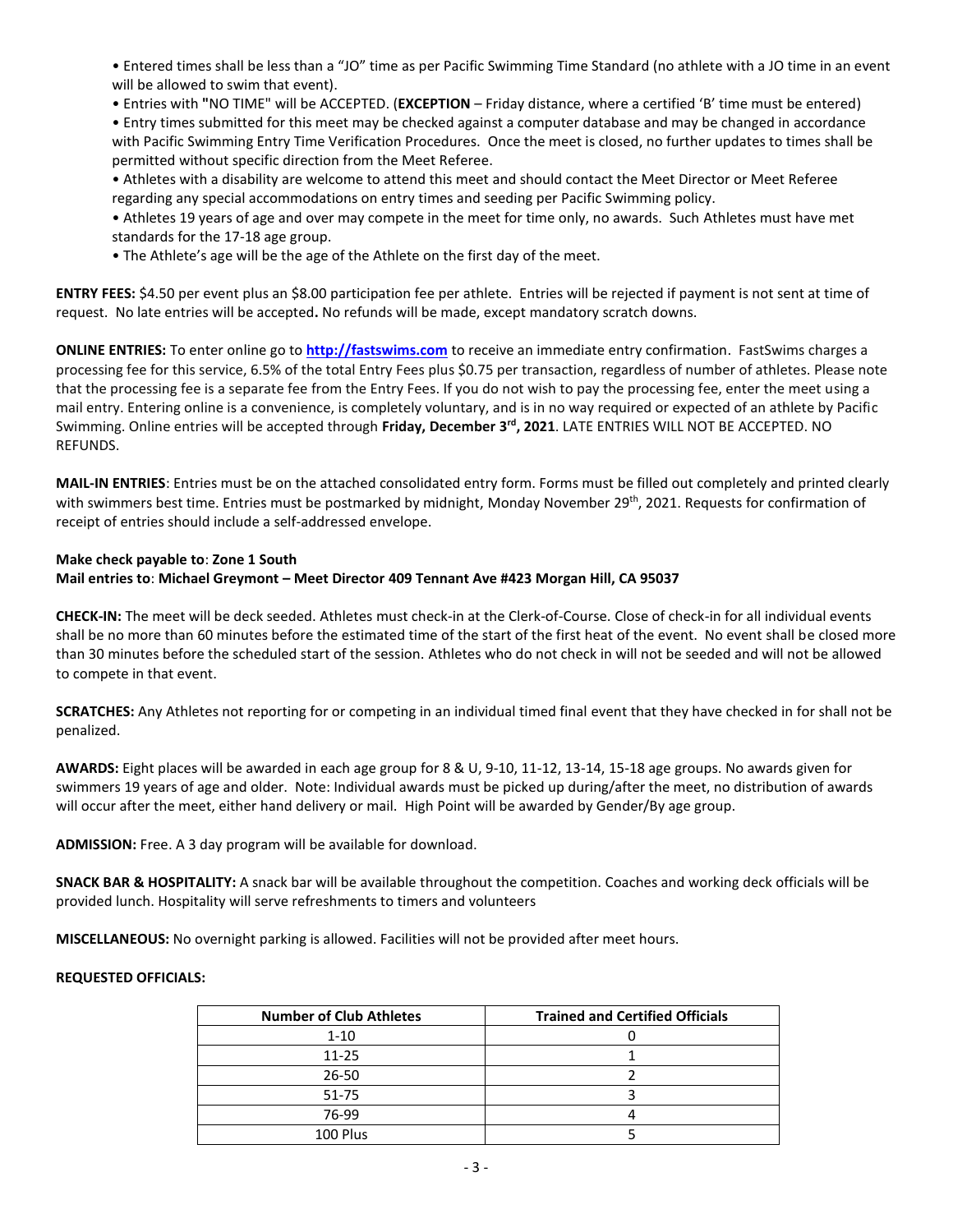### **ORDER OF EVENTS**

| FRIDAY, DECEMBER 10th, 2021 |                   |                     |  |  |  |  |  |  |
|-----------------------------|-------------------|---------------------|--|--|--|--|--|--|
| <b>Event Number</b>         | Age/Event         | <b>Event Number</b> |  |  |  |  |  |  |
|                             | 13-UP 500 Free    |                     |  |  |  |  |  |  |
|                             | 11-12 500 Free    |                     |  |  |  |  |  |  |
|                             | 10-UNDER 500 Free |                     |  |  |  |  |  |  |
|                             | 13-UP 400 IM      |                     |  |  |  |  |  |  |
|                             | 11-12 400 IM      | 10                  |  |  |  |  |  |  |
|                             | 10-UNDER 200 IM   | 17                  |  |  |  |  |  |  |

*Athletes MUST have their own lap counters and/or timers. Watches will be provided. A "B" time or a coach certified "B" time is required for Friday Distance Events Athletes may only compete in ONE (1) event for Friday's Distance Events*

| SATURDAY, DECEMBER 11 <sup>th</sup> , 2021 |                   |               |               | SUNDAY, DECEMBER 12th, 2021 |               |  |  |
|--------------------------------------------|-------------------|---------------|---------------|-----------------------------|---------------|--|--|
| <b>EVENT#</b>                              | <b>EVENT</b>      | <b>EVENT#</b> | <b>EVENT#</b> | <b>EVENT</b>                | <b>EVENT#</b> |  |  |
| 13                                         | 15-UP 200 FREE    | 14            | 65            | 15-UP 200 BREAST            | 66            |  |  |
| 15                                         | 13-14 200 FREE    | 16            | 67            | 13-14 200 BREAST            | 68            |  |  |
| 17                                         | 11-12 200 FREE    | 18            | 69            | 11-12 200 BREAST            | 70            |  |  |
| 19                                         | 9-10 200 FREE     | 20            | 71            | 11-12 50 BACK               | 72            |  |  |
| 21                                         | 8-UNDER 100 FREE  | 22            | 73            | 9-10 50 BACK                | 74            |  |  |
| 23                                         | 11-12 50 FLY      | 24            | 75            | <b>8-UNDER 50 BACK</b>      | 76            |  |  |
| 25                                         | 9-10 50 FLY       | 26            | 77            | 11-12 100 FLY               | 78            |  |  |
| 27                                         | 8-UNDER 50 FLY    | 28            | 79            | 13-14 100 FLY               | 80            |  |  |
| 29                                         | 11-12 100 BREAST  | 30            | 81            | 15-UP 100 FLY               | 82            |  |  |
| 31                                         | 13-14 100 BREAST  | 32            | 83            | 9-10 100 FLY                | 84            |  |  |
| 33                                         | 15-UP 100 BREAST  | 34            | 85            | 8-UNDER 25 FLY              | 86            |  |  |
| 35                                         | 8-UNDER 25 BREAST | 36            | 87            | 11-12 200 IM                | 88            |  |  |
| 37                                         | 11-12 200 BACK    | 38            | 89            | 13-14 200 IM                | 90            |  |  |
| 39                                         | 13-14 200 BACK    | 40            | 91            | 15-UP 200 IM                | 92            |  |  |
| 41                                         | 15-UP 200 BACK    | 42            | 93            | 11-12 100 BACK              | 94            |  |  |
| 43                                         | 11-12 50 FREE     | 44            | 95            | 13-14 100 BACK              | 96            |  |  |
| 45                                         | 13-14 50 FREE     | 46            | 97            | 15-UP 100 BACK              | 98            |  |  |
| 47                                         | 15-UP 50 FREE     | 48            | 99            | 9-10 100 BACK               | 100           |  |  |
| 49                                         | 9-10 50 FREE      | 50            | 101           | 8-UNDER 25 BACK             | 102           |  |  |
| 51                                         | 8-UNDER 25 FREE   | 52            | 103           | 11-12 50 BREAST             | 104           |  |  |
| 53                                         | 11-12 100 IM      | 54            | 105           | 13-14 50 BREAST             | 106           |  |  |
| 55                                         | 9-10 100 IM       | 56            | 107           | 15-UP 50 BREAST             | 108           |  |  |
| 57                                         | 8-UNDER 100 IM    | 58            | 109           | 9-10 50 BREAST              | 110           |  |  |
| 59                                         | 11-12 200 FLY     | 60            | 111           | 8-UNDER 50 BREAST           | 112           |  |  |
| 61                                         | 13-14 200 FLY     | 62            | 113           | 11-12 100 FREE              | 114           |  |  |
| 63                                         | 15-UP 200 FLY     | 64            | 115           | 13-14 100 FREE              | 116           |  |  |
|                                            |                   |               | 117           | 15-UP 100 FREE              | 118           |  |  |
|                                            |                   |               | 119           | 9-10 100 FREE               | 120           |  |  |
|                                            |                   |               | 121           | 8-UNDER 50 FREE             | 122           |  |  |

| SUNDAY, DECEMBER 12th, 2021 |                       |     |  |  |  |  |  |  |
|-----------------------------|-----------------------|-----|--|--|--|--|--|--|
| <b>EVENT#</b>               | <b>EVENT#</b>         |     |  |  |  |  |  |  |
| 65                          | 15-UP 200 BREAST      | 66  |  |  |  |  |  |  |
| 67                          | 13-14 200 BREAST      | 68  |  |  |  |  |  |  |
| 69                          | 11-12 200 BREAST      | 70  |  |  |  |  |  |  |
| 71                          | 11-12 50 BACK         | 72  |  |  |  |  |  |  |
| 73                          | 9-10 50 BACK          | 74  |  |  |  |  |  |  |
| 75                          | 8-UNDER 50 BACK       | 76  |  |  |  |  |  |  |
| 77                          | 11-12 100 FLY         | 78  |  |  |  |  |  |  |
| 79                          | 13-14 100 FLY         | 80  |  |  |  |  |  |  |
| 81                          | 15-UP 100 FLY         | 82  |  |  |  |  |  |  |
| 83                          | 9-10 100 FLY          | 84  |  |  |  |  |  |  |
| 85                          | 8-UNDER 25 FLY        | 86  |  |  |  |  |  |  |
| 87                          | 11-12 200 IM          | 88  |  |  |  |  |  |  |
| 89                          | 13-14 200 IM          | 90  |  |  |  |  |  |  |
| 91                          | 15-UP 200 IM          | 92  |  |  |  |  |  |  |
| 93                          | 11-12 100 BACK        | 94  |  |  |  |  |  |  |
| 95                          | 13-14 100 BACK        | 96  |  |  |  |  |  |  |
| 97                          | <b>15-UP 100 BACK</b> | 98  |  |  |  |  |  |  |
| 99                          | 9-10 100 BACK         | 100 |  |  |  |  |  |  |
| 101                         | 8-UNDER 25 BACK       | 102 |  |  |  |  |  |  |
| 103                         | 11-12 50 BREAST       | 104 |  |  |  |  |  |  |
| 105                         | 13-14 50 BREAST       | 106 |  |  |  |  |  |  |
| 107                         | 15-UP 50 BREAST       | 108 |  |  |  |  |  |  |
| 109                         | 9-10 50 BREAST        | 110 |  |  |  |  |  |  |
| 111                         | 8-UNDER 50 BREAST     | 112 |  |  |  |  |  |  |
| 113                         | 11-12 100 FREE        | 114 |  |  |  |  |  |  |
| 115                         | 13-14 100 FREE        | 116 |  |  |  |  |  |  |
| 117                         | 15-UP 100 FREE        | 118 |  |  |  |  |  |  |
| 119                         | 9-10 100 FREE         | 120 |  |  |  |  |  |  |
| 121                         | 8-UNDER 50 FREE       | 122 |  |  |  |  |  |  |

Use the following URL to find the time standards: <http://www.pacswim.org/swim-meet-times/standards>